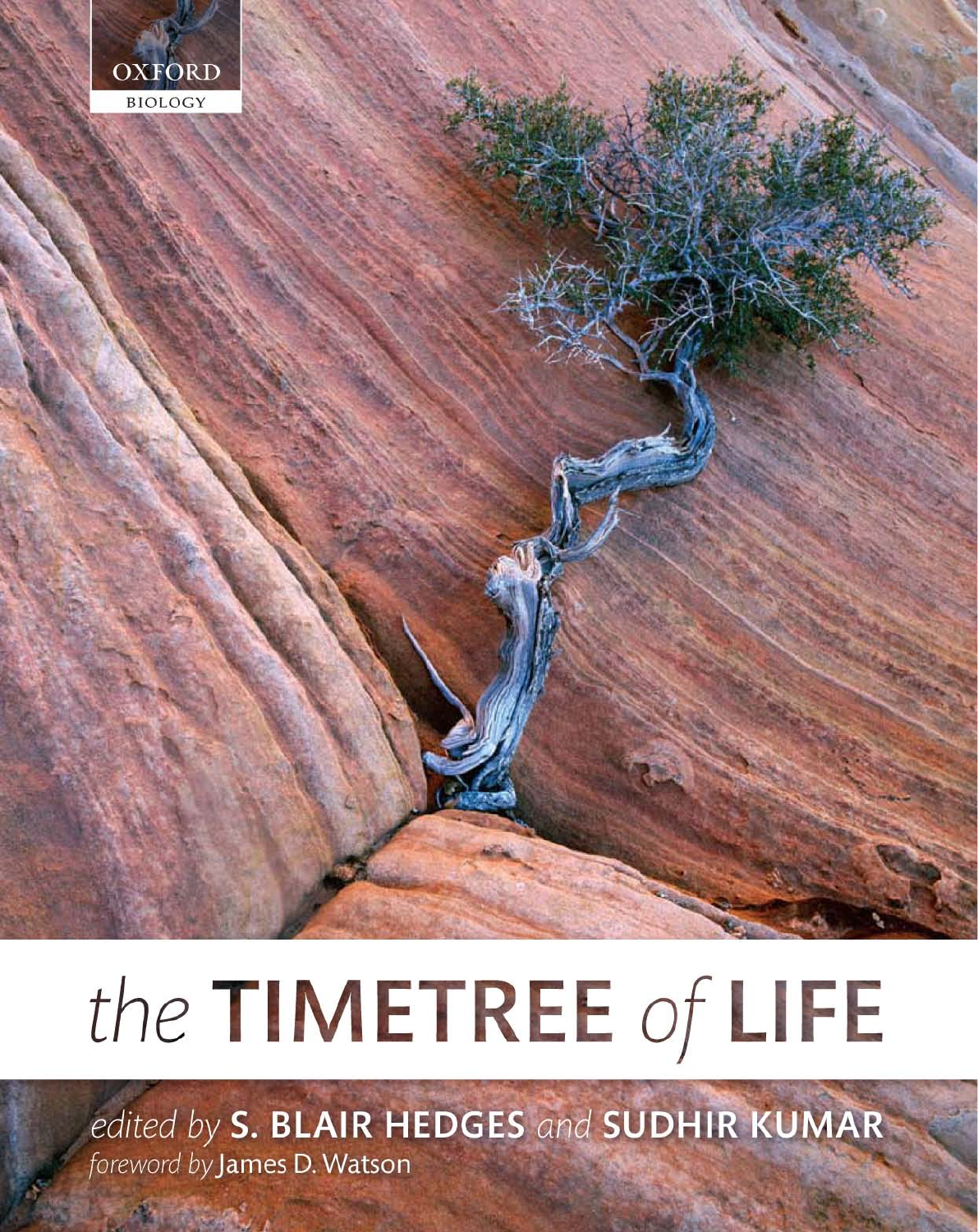# Eukaryotes (Eukaryota)

### *Debashish Bhattacharya*a,*\*, Hwan Su Yoon*<sup>b</sup>*,*  5. Blair Hedges<sup>c</sup>, and Jeremiah D. Hackett<sup>d</sup>

a Department of Biological Sciences and Roy J. Carver Center for Comparative Genomics, 446 Biology Building, University of Iowa, lowa City, IA 52242, USA; bBigelow Laboratory for Ocean Sciences, West Boothbay Harbor, ME 04575, USA; <sup>c</sup>Department of Biology, 208 Mueller Laboratory, Pennsylvania State University, University Park, PA 16802-5301, USA; <sup>d</sup>University of Arizona, Ecology and Evolutionary Biology Department, Biosciences West 336, Tucson, AZ 85721, USA

\*To whom correspondence should be addressed (debashi bhattacharya@uiowa.edu).

# Abstract

Complex multicellular eukaryotes such as plants, animals, and fungi evolved independently from unicellular ancestors (protists). The relationships of these and other major groups of eukaryotes have proven difficult to determine because of a sparse fossil record and lack of a consensus among molecular phylogenies. Nonetheless, time estimates based on multiple nuclear genes indicate that eukaryotic photosynthetic organelles (plastids) arose from a symbiotic event with a cyanobacterium ~1600–1400 million years ago (Ma). The timetree suggests that most major groups of living eukaryotes also arose during the Mesoproterozoic (1600– 1000 Ma) in an evolutionary radiation probably associated with new niches created by eukaryotic algae.

Resolving the tree of life for eukaryotes is an important challenge for biologists. This challenge has largely been taken on by molecular evolutionists because of the increasing availability and ability of genome data to resolve ancient relationships, combined with the lack of an extensive fossil record from this period in eukaryotic history. The earliest eukaryote fossil that can be assigned to a living lineage is the sexual red algal fossil *Bangiomorpha,* which is dated at 1200 Ma (*1, 2*), and only a handful of other taxonomically resolved eukaryotes are known between then and the Ediacaran Period (~635 Ma) (*3–5*). All multicellular clades trace their roots to protist—eukaryotes that are not plants, animals, or fungi (*6*)—ancestors, therefore solving the basal splits in the tree with regard to protists (Fig. 1) as well providing a timeline for these events are of paramount importance.

The first attempts at generating a pan-eukaryotic tree of life relied on comparisons of rDNA genes and although these were highly useful, it turned out that a single-gene framework could not resolve all ancient protist relationships. In addition, like most single-gene markers, rDNA trees produced some controversial results, for example a tree with deeply branching lineages below and with a cluster of recently radiated lineages above (7, 8). This tree shape was partially explained by artifactual "longbranch" attraction of some (but not all) highly diverged protist lineages. The next step was to focus on multigene datasets of conserved well-studied proteins (e.g., *9–12*) to increase the phylogenetic power. However, taxon representation in many of these analyses was sparse and marker choice was limited to a handful of proteins (e.g., actin, tubulins). In addition, attaining data from divergent phyla using degenerate PCR approaches proved to be very costly and time-consuming. This led to the current trend to generate eukaryotic trees using genome-wide (i.e., complete genome or expressed sequence tag, EST) data sets and large (e.g., >100) multiprotein alignments.



Fig. 1 *Epistylis*, a ciliate (upper left), *Rhodosorus*, a rhodophyte (upper right), *Leptosiropsis torulosa*, a chlorophyte (lower left), and *Jakoba ibera*, a jacobid excavate (lower right). Credits: D. J. Patterson and Aimlee Ladermann (upper left); B. Anderson and D. J. Patterson (upper right and lower left); and J. Cole and D. J. Patterson (lower right). Images provided by micro\*scope (http://microscope.mbl.edu) under a creative commons license.

D. Bhattacharya, H. S. Yoon, S. B. Hedges, and J. D. Hackett. Eukaryotes (Eukaryota). Pp. 116-120 in *The Timetree of Life*, S. B. Hedges and S. Kumar, Eds. (Oxford University Press, 2009).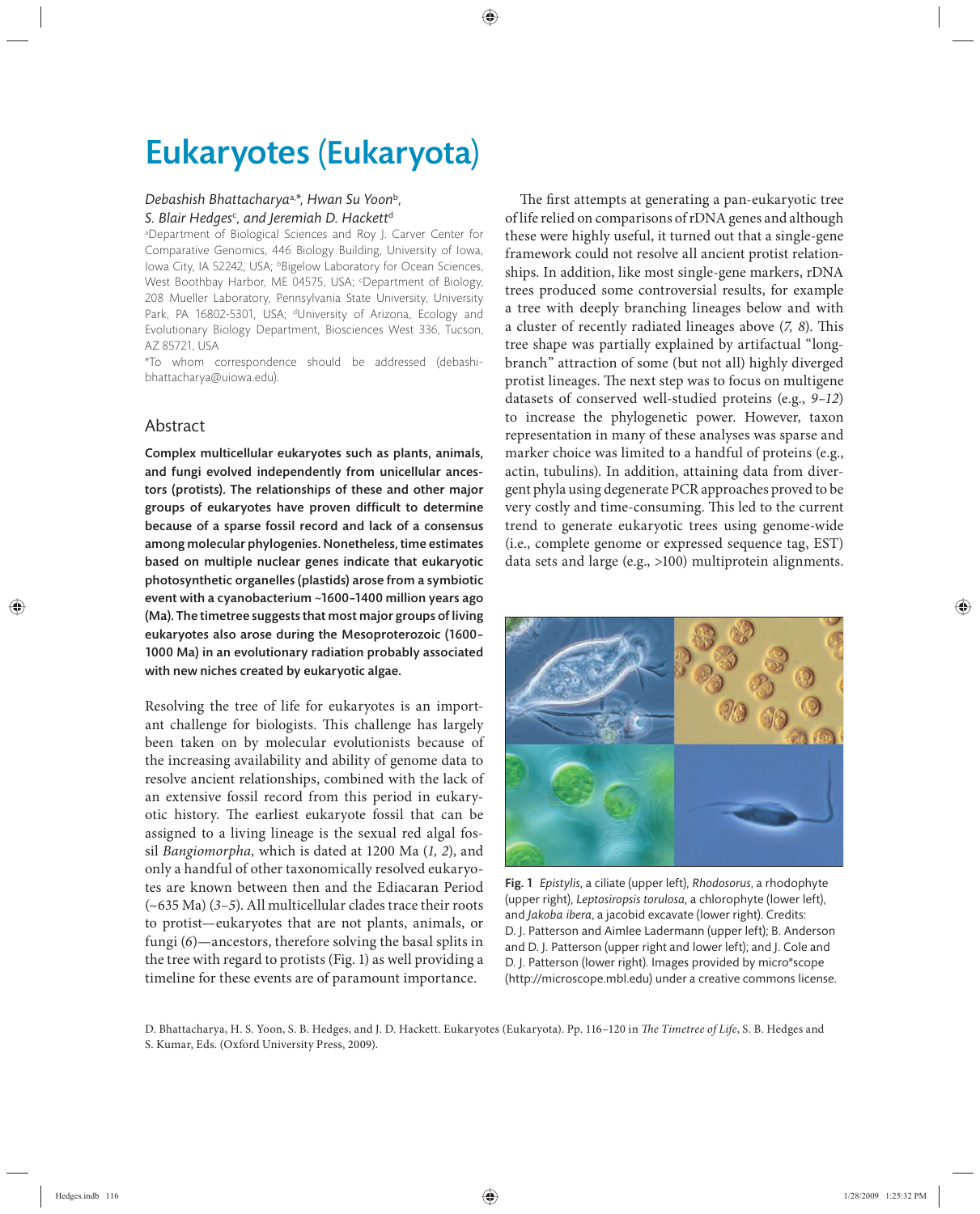

Fig. 2 A timetree of eukaryotes. Divergence times are shown in Table 1. *Abbreviations*: Mz (Mesozoic) and Pz (Paleozoic).

This phylogenomic approach has resulted in some notable successes with respect to protists (*13–19*), although these studies have been hampered by the quality of data (i.e., partial, single-pass EST reads), significant missing data, and sparse taxon sampling. In spite of these issues, the tree has begun to take shape and formed the basis for a classification scheme that defines six putative "supergroups" of eukaryotes. These are the Opisthokonta (e.g., animals, fungi, choanoflagellates), Amoebozoa (e.g., lobose amoebae, slime molds), Archaeplastida or hereafter Plantae (red algae, green algae and land plants, and glaucophyte algae), Chromalveolata (e.g., apicomplexans, ciliates, giant kelps), Rhizaria (e.g., cercomonads, foraminifera), and Excavata (e.g., diplomonads, parabasalids). Although the validity of some supergroups (e.g., Chromalveolata, Excavata) is clearly in question (e.g., 20, 21), the supergroup concept is increasingly used (e.g., 22, 23) in the scientific literature and has permeated the field.

Here we use primarily a recently published maximum likelihood (PhyML) phylogenetic hypothesis based on a 17-protein alignment generated by Hackett *et al.* (*24*) and a molecular clock method (Bayesian inference) that relaxes the requirement for a strict molecular clock (*25*) to estimate the dates of key nodes in the eukaryotic tree. Using this approach, the ML tree topology was first used to calculate the branch lengths with the program estbranches, using the JTT protein evolution model (26), before Bayesian estimation of divergence times using the program multidivtime (27). The ML tree was rooted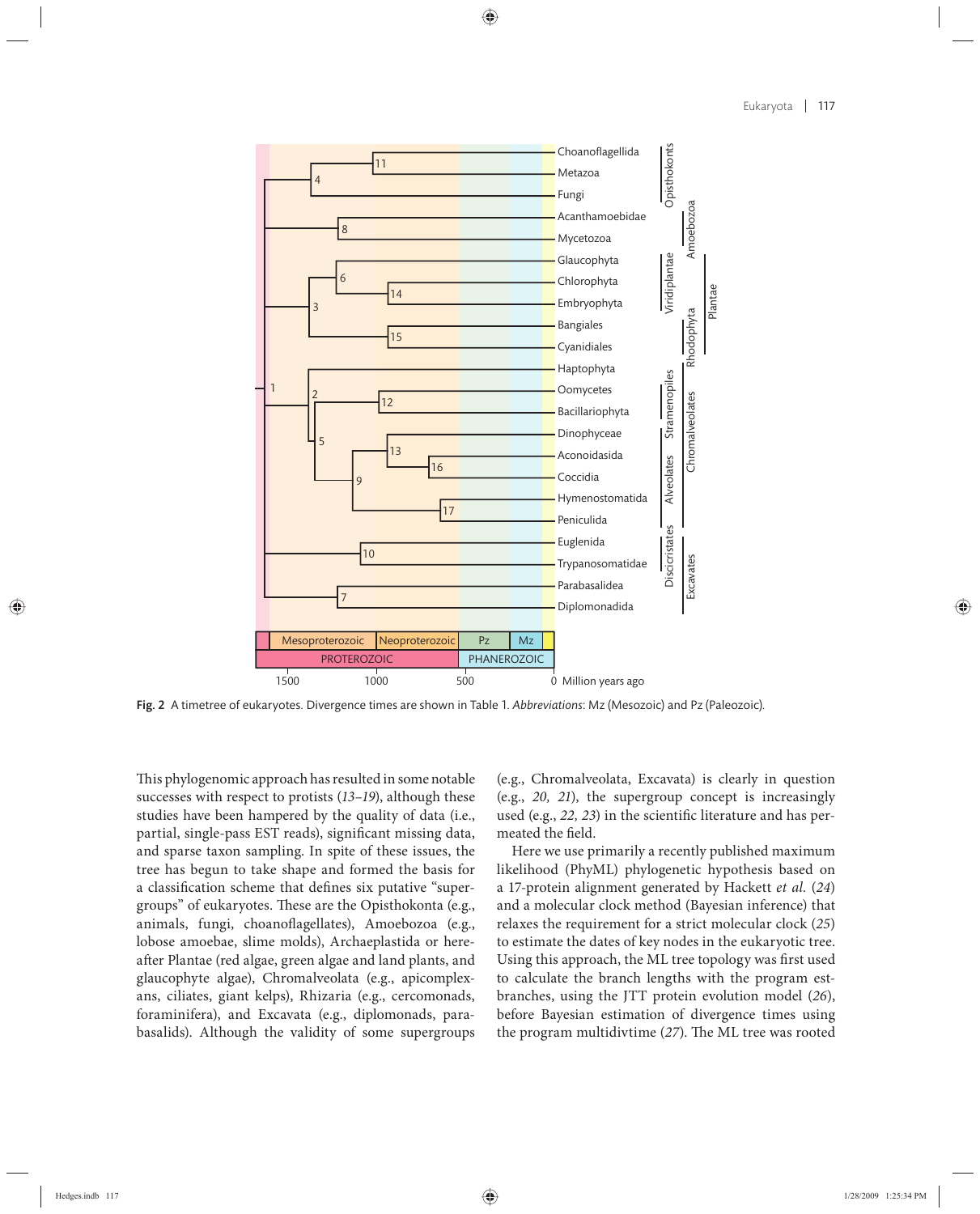| <b>Timetree</b> |      | <b>Estimates</b> |                          |              |           |              |           |
|-----------------|------|------------------|--------------------------|--------------|-----------|--------------|-----------|
| Node            | Time | Ref. (12)        |                          | Ref. (24)(a) |           | Ref. (24)(b) |           |
|                 |      | Time             | CI                       | <b>Time</b>  | CI        | <b>Time</b>  | CI        |
| 1               | 1594 | 1827             |                          | 1335         |           | 1620         |           |
| $\overline{2}$  | 1382 |                  |                          |              |           |              |           |
| 3               | 1379 | 1428             | 1579-1277                | 1250         | 1490-1060 | 1460         | 1740-1220 |
| $\overline{4}$  | 1368 | 1513             | 1642-1384                | 1370         | 1660-1150 | 1220         | 1440-1050 |
| 5               | 1345 |                  |                          | 1170         | 1400-980  | 1520         | 1830-1260 |
| 6               | 1225 |                  |                          | 1140         | 1350-970  | 1310         | 1560-1100 |
| 7               | 1220 |                  | -                        | 820          | 1020-650  | 1620         | 2030-1310 |
| 8               | 1215 |                  | $\overline{\phantom{0}}$ | 1250         | 1520-1040 | 1180         | 1400-990  |
| 9               | 1135 |                  |                          | 990          | 1200-810  | 1280         | 1570-1040 |
| 10              | 1090 |                  |                          | 740          | 930-570   | 1440         | 1790-1160 |
| 11              | 1020 |                  |                          | 1070         | 1270-910  | 970          | 1120-840  |
| 12              | 985  |                  |                          | 860          | 1060-680  | 1110         | 1370-890  |
| 13              | 940  |                  |                          | 820          | 1010-640  | 1060         | 1320-830  |
| 14              | 936  | 968              | 1150-786                 | 870          | 1010-770  | 970          | 1130-840  |
| 15              | 935  |                  |                          | 870          | 1060-710  | 1000         | 1220-810  |
| 16              | 705  |                  |                          | 610          | 780-460   | 800          | 1020-590  |
| 17              | 640  |                  |                          | 560          | 730-410   | 720          | 940-520   |

Table 1. Divergence times (Ma) and their confidence/credibility intervals (CI) among eukaryotes.

Note: Node times in the timetree represent the mean of time estimates from different studies and methods. For Node 2, an average of times from three studies was used (30-32) (see text). For ref. (24), the two columns represent alternative rootings: (a) opisthokont and (b) diplomonads + parabasalids. For Node 1, see text for method; these times are averages of multiple time estimates, each with confidence and credibility intervals as presented in the original references.

on either the branch leading to the opisthokonts (*28*) or the diplomonads + parabasalids branch due to uncertainty about the placement of the root (*29*). We placed eight time constraints on this analysis based on the fossil record (*24*). To accommodate the variation in split times due to the use of two different rooting schemes, we calculate the mean divergence time for the two alternate roots. When available, the relevant dates from Hedges *et al.* (*12*) were included in averages (Table 1).

The phylogenetic position of haptophytes has been controversial, although several recent multigene studies have agreed in their placement as the closest relative of Chromalveolates + Rhizaria rather than nested within that group (*15, 16, 21*). Although haptophytes were not included in the two molecular clock studies used here (Table 1), their divergence from other major groups of eukaryotes has been timed in three other studies (*30–32*), resulting in a wide range of estimates (1900–1047 Ma) and an average of 1382 Ma. Therefore, we tentatively place them in the timetree (Fig. 2) in that position.

For estimating the root time (~1600 Ma) of the timetree (Fig. 2), we averaged the times of origin of the six included lineages in the polytomy from the two studies, Hackett *et al.* (*24*) (1335 and 1620 Ma, depending on the root) and Hedges *et al.* (*12*) (1827 Ma). Clearly, better knowledge of the phylogenetic position of the root will improve the time estimate of this node; the current estimate should be considered tentative. In this timetree, the split of fungi and animals was at ~1368 Ma, the split between stramenopiles and alveolates was at ~1345 Ma, and the origin of the photosynthetic organelle (plastid) in the Plantae ancestor was between ~1600 and ~1400 Ma (i.e., on the branch leading from the root to this supergroup). This time range for the primary origin of plastids (*33*) agrees with the conclusions of earlier molecular clock studies focused on the origin of plastids (*30*) as well as the separate studies used in constructing the current timetree (*12, 24*). Moreover, it corresponds to earliest undisputed eu karyotes (algae) in the fossil record; records from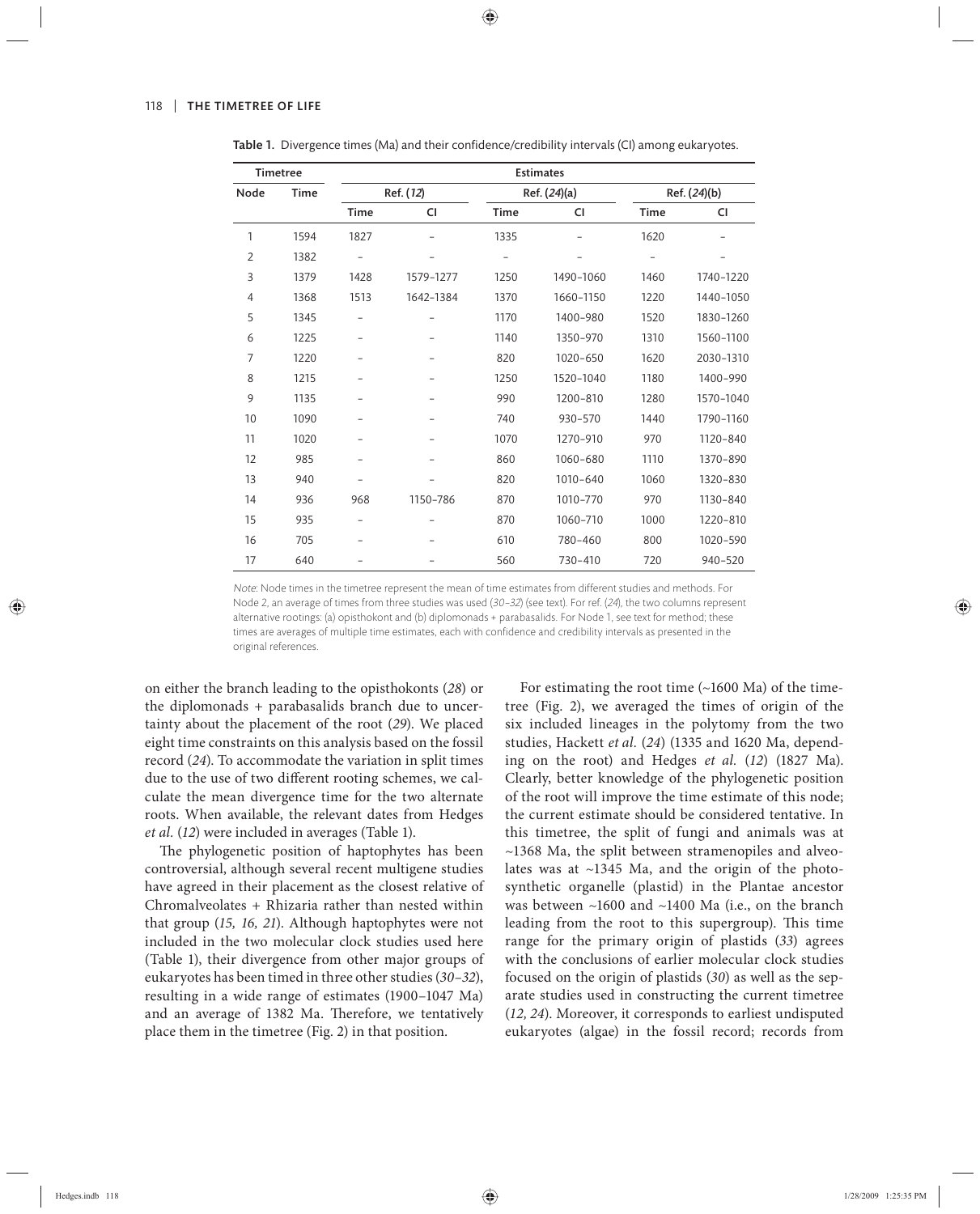before ~1600 Ma are debated as possibly being colonial prokaryotes (*1, 34–36*).

The striking pattern evident in the timetree (Fig. 2) is that nearly all of the divergences occurred in the Mesoproterozoic and earliest Neoproterozoic (~1600– 900 Ma), in a relatively rapid evolutionary radiation. The likely explanation is the origin of plastids, thus creating eukaryotic algae, an increase in productivity, and an increase in ecological niches allowing diversification (40).

Are there other pan-eukaryotic molecular clock analyses that conflict with the results described earlier? The most comprehensive work in this regard is the multiprotein analysis by Douzery et al. (37), who suggested that the initial split among living eukaryotes was only 1085 Ma (1259–950 Ma), the split between animals and fungi 984 Ma (1127–872 Ma), and the important split between red algae and Viridiplantae 928 Ma (1061– 825 Ma), with other dates equally young compared with previous estimates discussed earlier. Reanalyses of the Douzery *et al.* (*37*) data set were made by Roger and Hug (*38*) and Hug and Roger (*39*), who questioned the results and found that they were sensitive to the calibrations used. The specific calibrations and calibration methods used by Douzery et al. were also questioned elsewhere (*40*). In the study of Douzery *et al.* (*37*), each minimum calibration constraint was fixed as the younger boundary of the major geologic period containing the pertinent fossil rather than to the actual (older) geologic time constraints of the fossil itself, thus causing underestimates of resulting times. Douzery *et al.* also fixed maximum calibration constraints, arbitrarily, to the older boundary of the major geologic period containing the fossil rather than to an evolutionary event that might bear on the constraint. For example, the maximum calibration for the split of actinopterygian fish from mammals, 417 Ma, was essentially the same time as the oldest fossil on either branch, 416 Ma (*41*). However, there is little fossil information from this time period (Silurian) to establish that the divergence occurred precisely when the fossils appeared; more than likely it was much earlier, which would result in older Bayesian posterior time estimates. In addition, one of the maximum calibrations, the split between chelicerates and other arthropods (543 Ma), was fixed within the Cambrian, which is problematic because there is not an extensive fossil record before that period, showing morphological transitions, which could provide support for the use of a maximum calibration.

A separate reanalysis of the Douzery *et al.* (*37*) data set (S. B. Hedges, unpublished data) was conducted using the same methods and calibration taxa as the original authors but with corrections made to minimum calibrations only, based on the fossil record. This resulted in older time estimates of 1134 Ma (*Dictyostelium* root) and 1265 Ma (kinetoplastid root) for the initial split among living eukaryotes. However, when the problematic Cambrian arthropod maximum calibration was removed, and the actinopterygian–sarcopterygian maximum calibration was adjusted from 417 Ma (earliest fossil) to 495 Ma (more realistic), the initial eukaryote split was much older: 1857 Ma (*Dictyostelium* root) and 2216 Ma (kinetoplastid root). Therefore, this reanalysis of Douzery *et al.* (*37*) and those by Roger and Hug (*38*) and Hug and Roger (*39*) all agree that it was not the data set and relaxed clock method of Douzery *et al.* that resulted in relatively young times but rather the calibrations used. After correcting for calibration errors, significantly older times are produced, concordant now with the results of other studies.

Another analysis of note is that of Berney and Pawlowski (*42*), who used a broadly sampled data set of 240 small subunit rRNA genes. These authors were able to incorporate many more fossil dates (four maximum and 22 minimum constraints) in their analyses than genome-wide analyses due to the larger number of taxa in their tree that have a fossil record (e.g., coccolithophorids and diatoms). The increase in taxa and fossil constraints may have come with a loss of phylogenetic power due to the use of a single-gene framework. Other studies have documented the difficulties in inferring eukaryote-wide trees using single genes that sometimes show extreme rate variation and poor topological resolution. Moreover, according to de Vargas *et al.* (*31*), the resulting time estimates of Berney and Pawlowski (42) are underestimates attributed to the use of incorrect fossil dates for their clock calibration. The use of correct fossil calibrations would result in older time estimates (*31*).

Discovery that the relatively young time estimates for divergences among eukaryotes, found by Douzery *et al.* (37) and Berney and Pawlowski (42), are the result of miscalibrations goes a long way toward reconciling the differences between those studies and others bearing on the timescale of eukaryote evolution (e.g., *12, 24, 30*). In addition, the conflict regarding the time estimate (928) Ma) for the divergence of red and green algae in Douzery *et al.* (37), 300 million years younger than the earliest fossil at ~1200 Ma (*1*), is apparently resolved. Other time estimates for this divergence (Table 1, ~1380) are compatible with the fossil record. It also supports an earlier rise in organismal complexity, as measured in cell types